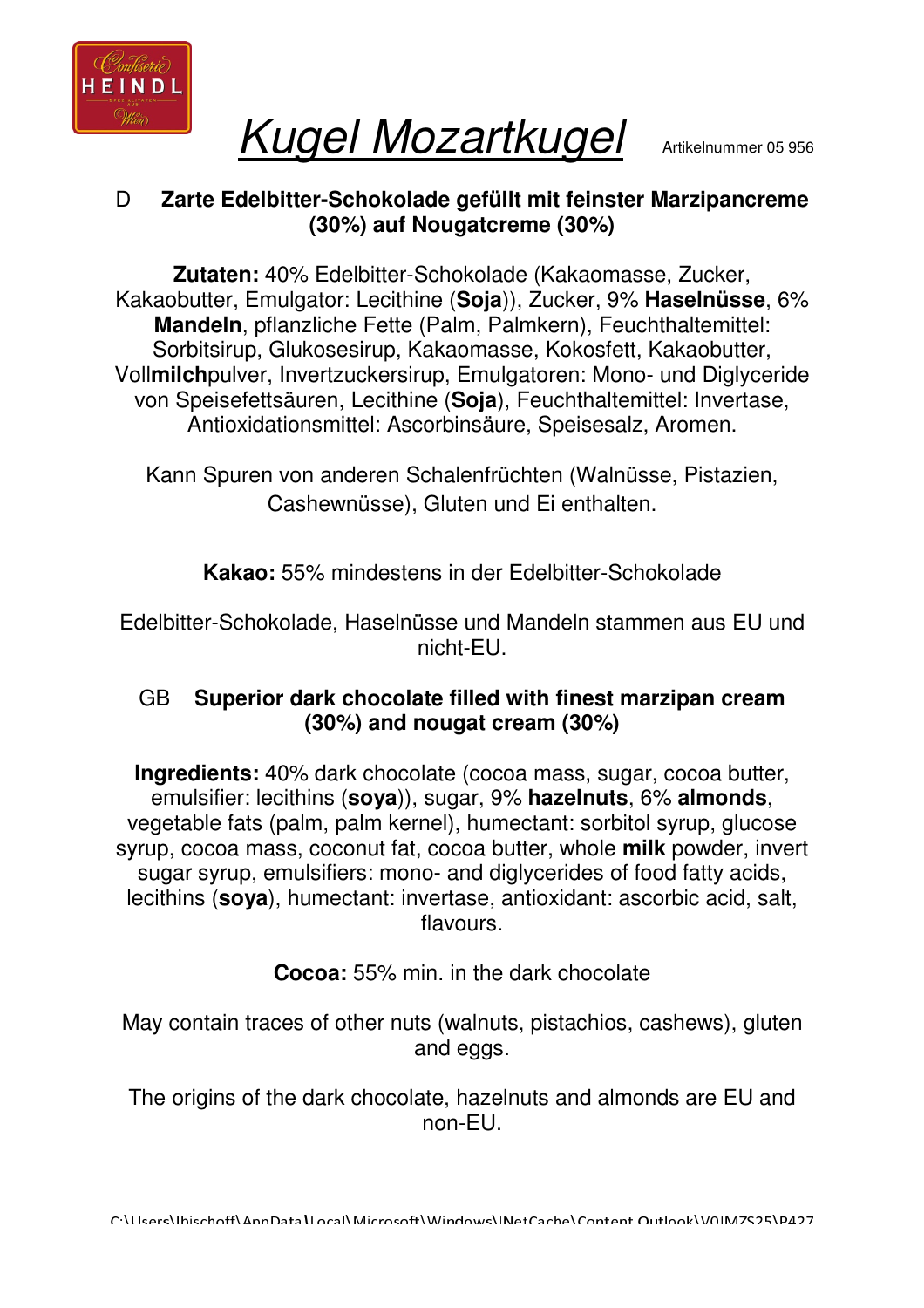## IT **Praline squisiti di cioccolato amaro ripieno alla crema di marzapane (30%) e nocciole crema di torrone (30%)**

**Ingredienti:** 40% cioccolato fondente (pasta di cacao, zucchero, burro di cacao, emulsionante: lecitina (**soia**)), zucchero, 9% **nocciole**, 6% mandorle, grasso vegetale (palma, palmisti), umidificante: sorbitolo, sciroppo di glucosio, pasta di cacao, grasso di cocco, burro di cacao, **latte** intero in polvere, sciroppo di zucchero invertito, emulsionanti: mono- e digylceridi degli acidi grassi, lecitina (**soia**), umettante: invertasi, antiossidante: acido ascorbico, sale, aromi.

**Cacao:** 55% min. nel cioccolato fondente.

Il cioccolato può contenere tracce di altra noci (noci, pistacchi, anacardi), di glutine e da uova.

Cioccolato fondente, nocciole e mandorle dall'UE e non UE.

## FR **Bonbons exquis de chocolat foncé fourrès au crème massepain (30%) et crème de nougat (30%)**

**Ingrédients:** 40% chocolat foncé (pâte de cacao, sucre, beurre de cacao**,** émulsifiant: lécithine (**soja**)), sucre, 9% **noisettes**, 6% **amandes,** grasse végétale (palme, palmist), humectant: sorbitol, sirop de glucose; pâte de cacao, graisse de coco, beurre de cacao, **lait** entier en poudre, sirop de sucre inverti, émulsifiants: mono- et diglycérides d'acides gras, lécithine (**soja**)**,** humectant: l'Invertase, antioxydant: acide ascorbique, sel de cuisine, arômes.

**Cacao:** 55% minimum dans le chocolat foncé.

Le chocolat peut contenir des traces d'autres noix (noix, pistaches, noix de cajou), du gluten et des œufs.

Le chocolat foncé, les noisettes et les amandes proviennent de l'UE et non-UE.